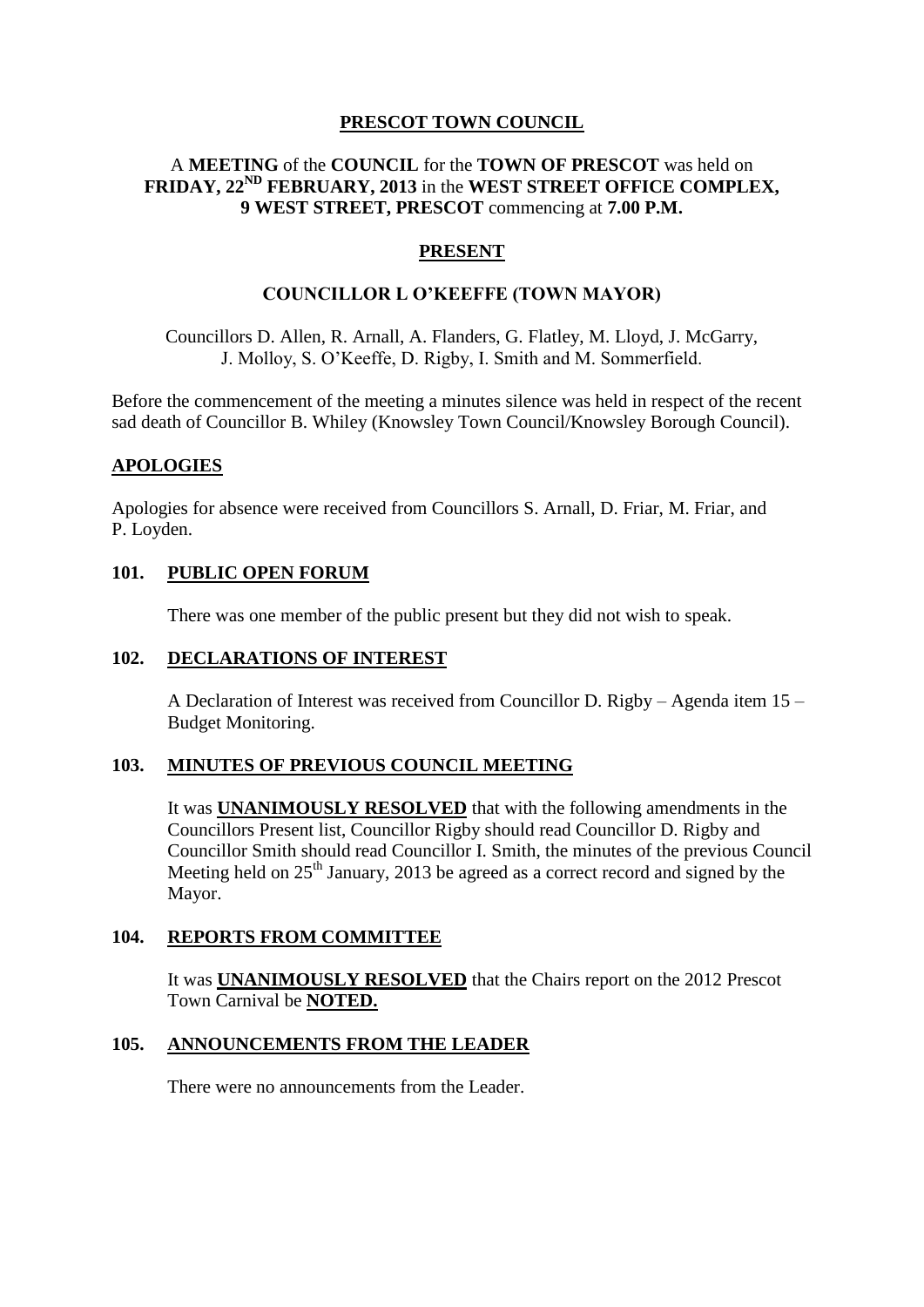# **106. ANNOUNCEMENTS FROM THE TOWN CLERK**

### **Green Space**

#### Eaton Street

Town Clerk met this week with officers from KMBC to discuss plans for Eaton Street including the development of the toddler play space and possibility of replacing the existing porta cabin and storage containers on site with a new porta cabin that would house a meeting room, kitchenette, disabled toilet facility, mixed use room and maintenance storage. Eaton Street will also be entered for a Green Flag Award this year. Green Flag is the highest recognition a park and its stakeholders can get and if successful will be the first time a park in Prescot has obtained this accolade.

### Browns Field

A meeting of Friends of Browns Field will take place on Monday at South Avenue. Ideas for a master plan will be taken from those present. Hopefully this will enable me to prepare a report to Council recommending investment in the production of a master plan and set Browns Field along a similar path to Eaton Street.

#### New Town Hall

A contract to have the asbestos removed from the building has now been agreed and works will commence on Monday and are expected to last one week. This work will allow Arkhibuild to finalise the structural drawings required for building control.

TC and Arkhibuild meeting with building control on Tuesday to ensure the designs for the building will pass the regulations before they are formally submitted.

The business case for the Town Hall loan approval is almost complete pending agreement of the 2013/14 budget. We are also waiting to hear back from KMBC about a procurement route.

The planning application decision on the new Town Hall is expected on Wednesday  $27<sup>th</sup>$  February.

Finally after some long negotiations with the Valuation Office they have agreed to remove the former Fusilier Pub from the business rates valuation list with effect from 1<sup>st</sup> August 2012 until such a time that the development work is complete. This will effectively save the Town Council £13k in business rates.

### Finance

As members are aware they will be setting next year's budget under agenda item 14.

### Quality Council – Progress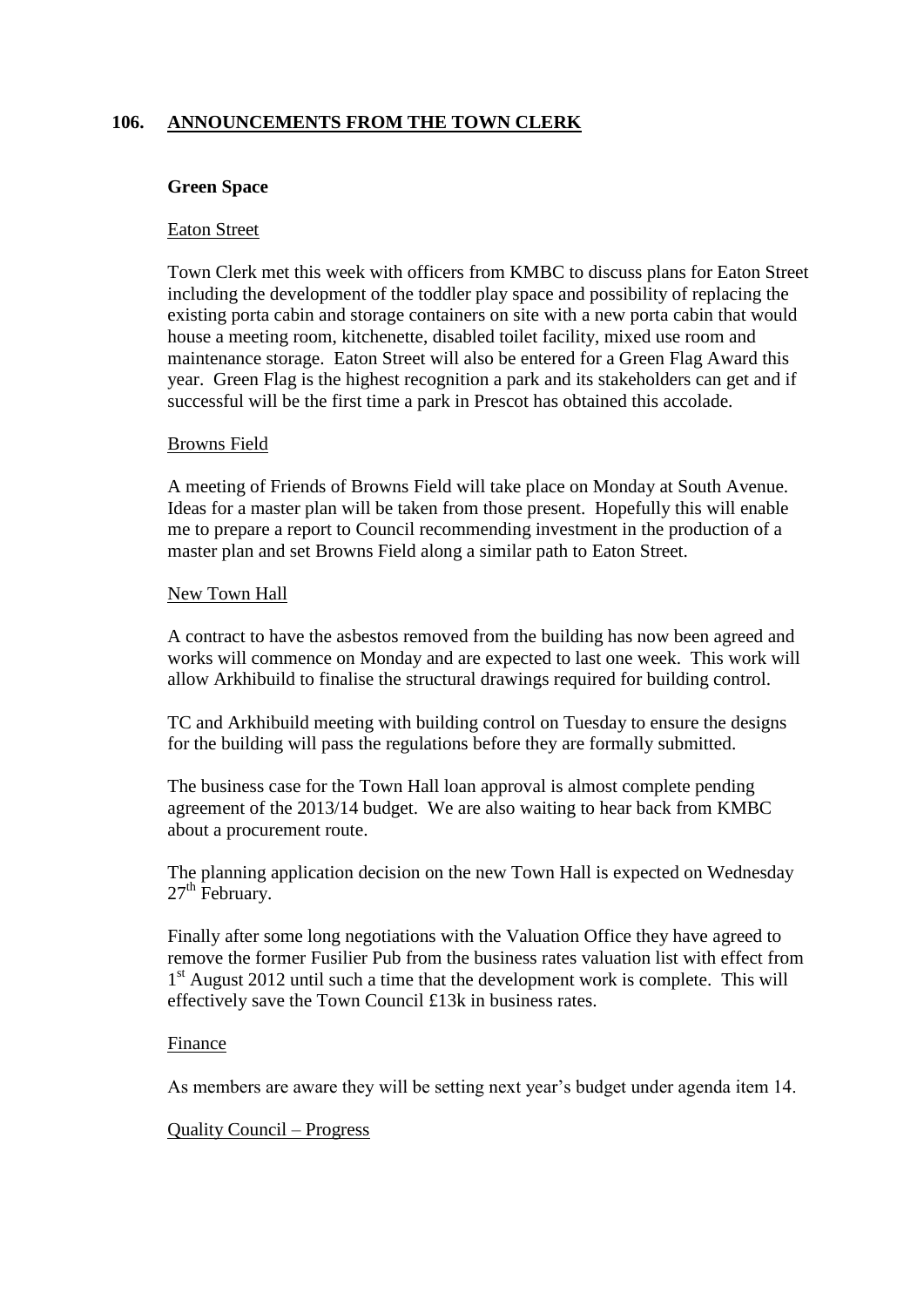The Council vacancy provides an opportunity to evidence test 8 Promoting Local Democracy and Citizenship provision of polling cards (£400) and information on where and how to vote (via website).

Council Vacancy

An election for the North West Ward vacancy will be held on 4<sup>th</sup> April.

Polling Station will be at South Avenue Highfields Eaton Street Cross Street

Other items

Thank you from Molyneux Drive allotment association.

### Clarity and amendments to Standing Orders and Terms of Reference for Prescot Town Council.

Following the last Town Council meeting it has become very clear that a number of changes need to be made to SO's and TOR for Committees. For instance at our last meeting SO 1.18 was sited in relation to a Committee Meeting. After discussion with the author, it was **not** intended for SO 1.18 to include Committees, but I can see how this is open to interpretation. Similarly Terms of Reference for Committees such and Finance and General Purposes do not contain reference to any revenue matters other than concessions and this has also been raised. Therefore members are asked to submit proposals for future amendments as soon as possible.

# **107. MAYORAL ENGAGEMENTS**

A schedule of Mayoral Engagements was submitted.

It was **UNANIMOUSLY RESOLVED** that the schedule be **NOTED**.

### **108. PLANNING DECISIONS**

### **APPLICATION NO: DEVELOPMENT DECISION**

| 12/00459/OUT | Demolition of existing building and outline application<br>for the erection of a 3 storey apartment block comprising<br>12 no. apartments – approval sought for appearance, layout<br>and scale at this stage (access and landscaping reserve for<br>future approval. Land to the rear 1-25 Hope Street, Prescot.        | <b>Refused</b> |
|--------------|--------------------------------------------------------------------------------------------------------------------------------------------------------------------------------------------------------------------------------------------------------------------------------------------------------------------------|----------------|
| 12/00568/NMA | Application for a non-material amendment following grant<br>of planning permission 12/00568/KMBC1 (erection of<br>Leisure Centre, construction of 8 no. 5 a side pitches, car-<br>parking) – approval sought for addition of external door<br>from relaxation area. Prescot Leisure Centre, Warrington<br>Road, Prescot. | <b>Granted</b> |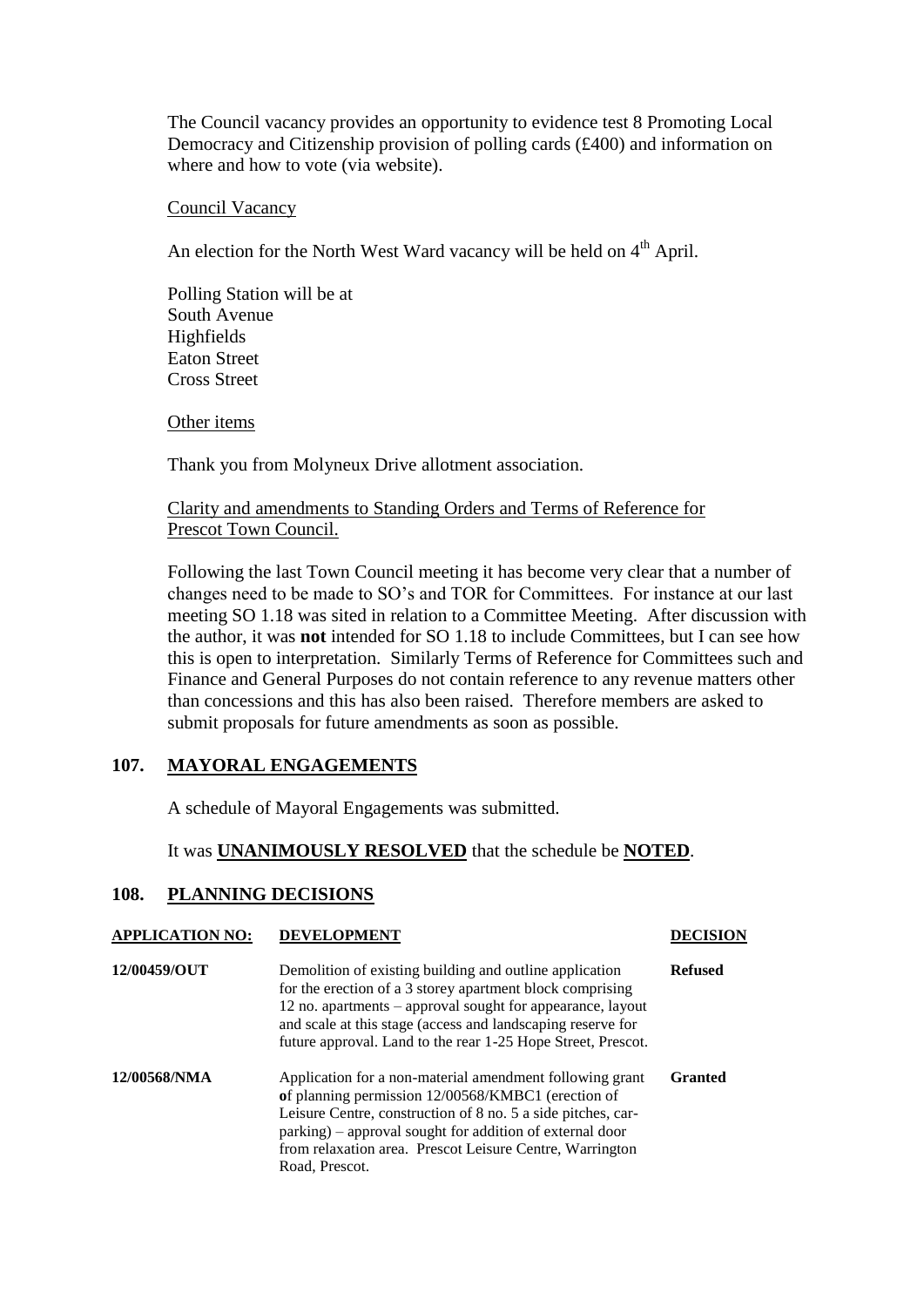| 12/00765/LBC | Listed building consent sought for the erection of boundary<br>fencing and gate to be situated above existing brick wall to<br>front/part right hand side boundary together with erection of<br>2m high gates to left hand side of building. New timber gates<br>to portico. Prescot House Dental Surgery, 3 High Street,<br>Prescot. | <b>Granted</b> |
|--------------|---------------------------------------------------------------------------------------------------------------------------------------------------------------------------------------------------------------------------------------------------------------------------------------------------------------------------------------|----------------|
| 12/00776/FUL | Erection of boundary fencing $\&$ gate to be situated above<br>existing brick wall to front/part right hand side boundary<br>together with erection of 2m high gates to left hand side of                                                                                                                                             | <b>Granted</b> |

building. New timber gates to portico.

# **109. FUNDING APPLICATION**

The Town Clerk submitted an application for funding from MALS Merseyside.

It was **UNANIMOUSLY RESOLVED** to defer this application until the next Council Meeting for further information.

### **110. INVITATION TO SPONSOR THE KNOWSLEY FLOWER SHOW**

An invitation had been received to sponsor the Knowsley Flower Show to be held on Sunday  $4<sup>th</sup>$  August, 2013.

It was **RESOLVED** that the Town Council sponsor a half page advert in the Programme at a cost of £100.00.

# **111. AMENDMENT TO CARNIVAL COMMITTEE TERMS OF REFERENCE**

At a recent Carnival Committee it was **UNANIMOUSLY AGREED** to seek approval from the Town Council for the Co-option of members of the public onto the Carnival Committee.

It was **UNANIMOUSLY RESOLVED** that with immediate effect the Terms of Reference for the Carnival Committee be amended to include:-

7. Acting under full delegated powers (in accordance with the Local Government Act 1972) to assume full responsibility for the co-option of non-voting members to the Carnival Committee.

# **112. SECTION 33 DISPENSATION**

### It was **UNANIMOUSLY AGREED** that;

(i) The Town Clerk be declared by this Town Council to be the appropriate person to receive the dispensations, now, and if required for any business in the future, and given the delegated power to accept and grant such dispensations on behalf of the Town Council, and then report these for approval to the next full Town Council Meeting;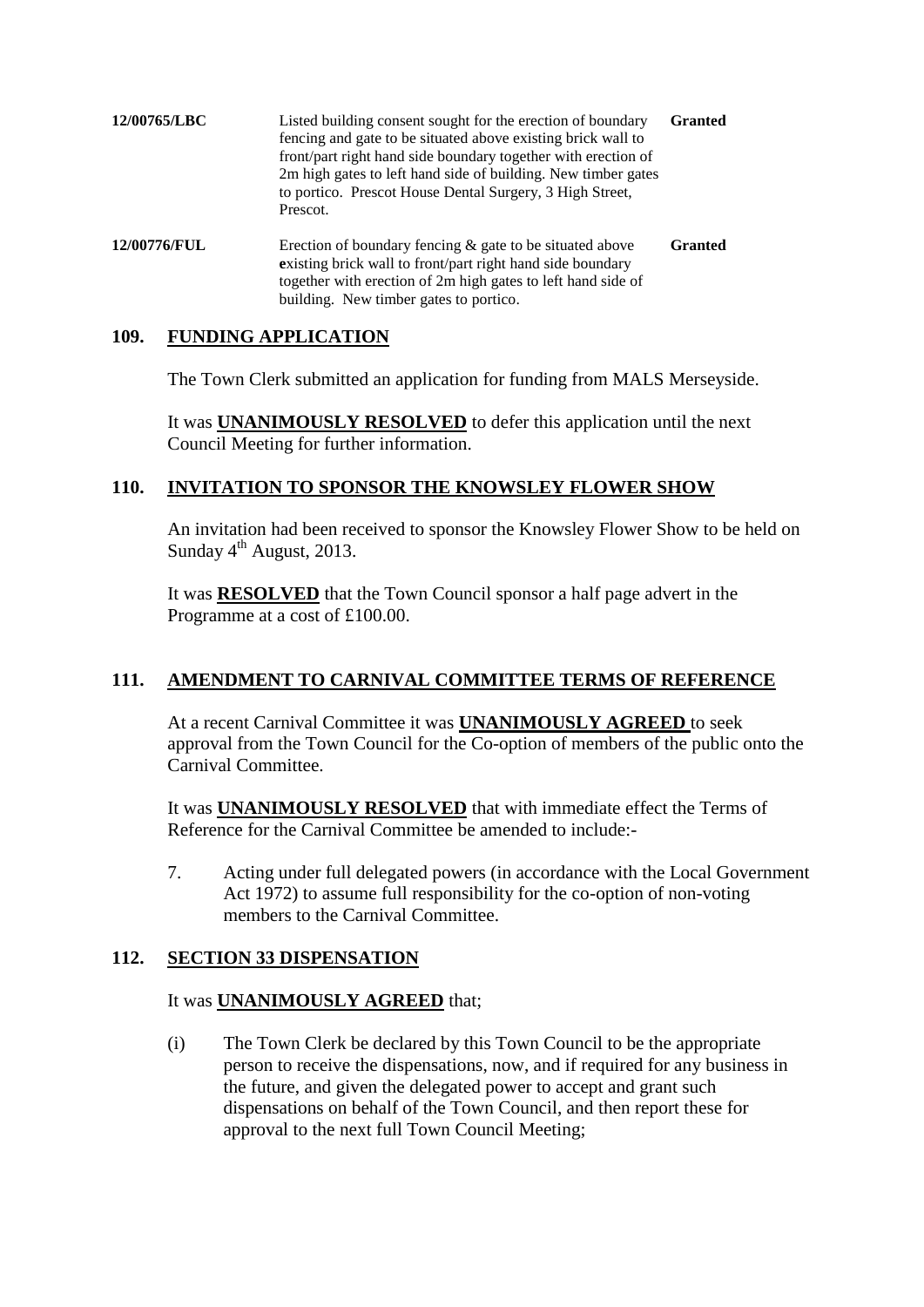- (ii) Formally agree to those dispensations now received from elected members of Prescot Town Council, under S.33 of the Localism Act 2011, as residents of Prescot, to be able to discuss and eventually set the 201302014 precept, on the basis that without the dispensation, the number of members or co-opted members prohibited from participating in any particular business would be so great a proportion of the body transacting the business as to impede the transaction of the business;
- (iii) That this dispensation, in keeping with S.33 of the Act, is for a period not exceeding four years, and is therefore set until after the next Town Council elections in May 2015;
- (iv) Members complete and return the attached letter requesting dispensation.

# **113. PRECEPT ESTIMATE 2013/14**

The Town Clerk submitted the budget proposals (2013/14) for adoption by the Town Council. It advised members of the proposed budget requirements (including setting the precept) for the financial year (2013/14). Cllr I Smith moved a revised budget which was opposed by a vote of 9 to 3.

It was therefore **RESOLVED** that:-

- (i) The gross revenue budgetary expenditure for  $(2013/14)$  be set at £261,371 and;
- (ii) The precept  $(2013/14)$  be set at £184,705 and the Town Clerk notifies Knowsley Borough Council accordingly.

In accordance with Standing Order 1.10, a recorded vote on the above motion was requested and taken:-

#### For the Motion:

Councillors D. Allen, R. Arnall, A. Flanders, G. Flatley, M. Lloyd, J. Molloy, L. O'Keeffe, S. O'Keeffe and D. Rigby.

#### Against the Motion:

Councillors J. McGarry, I. Smith and M. Sommerfield.